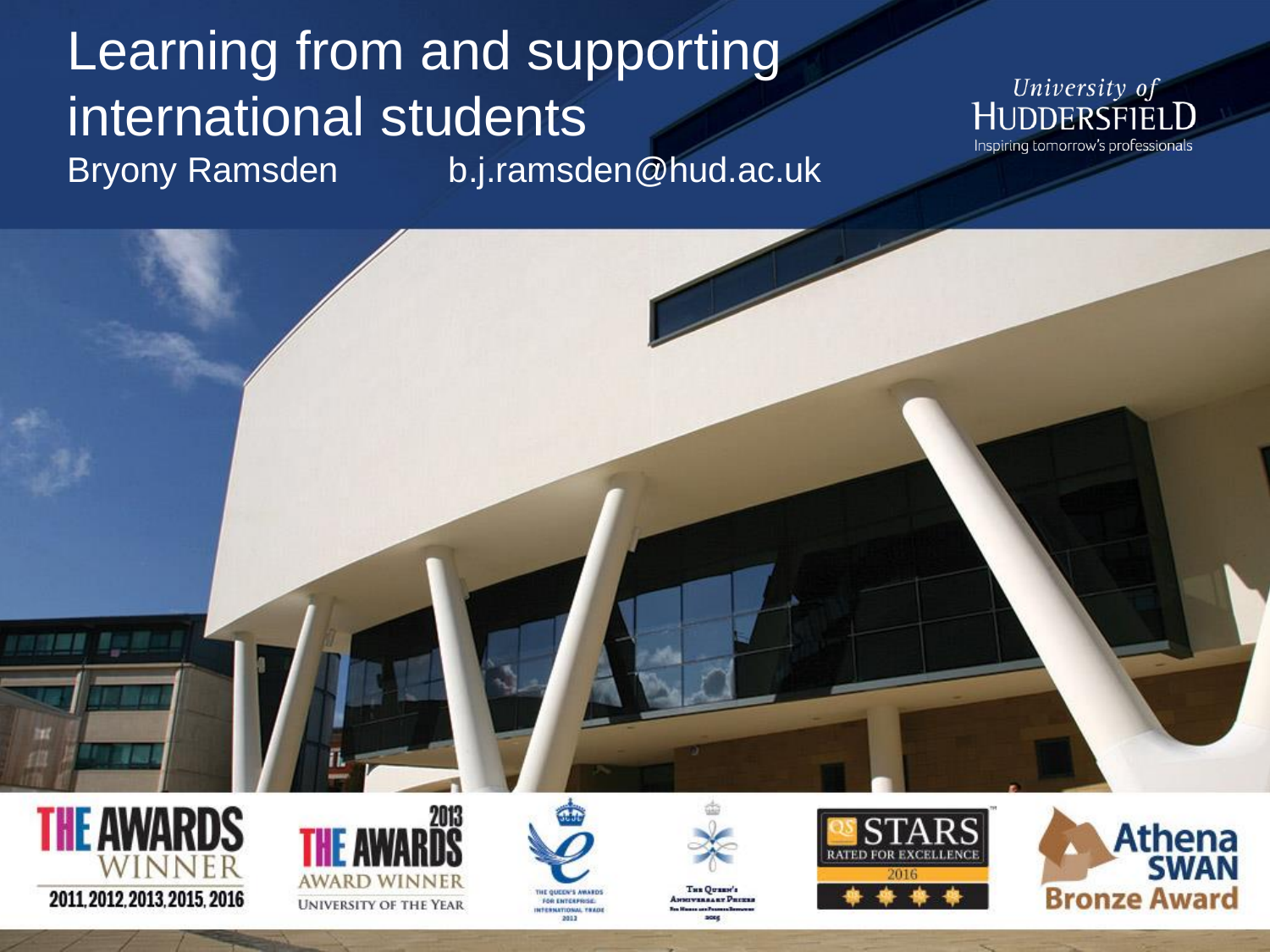# Background



### • Library Impact Data Project

| Factor                                          | <b>New EU</b> | Old EU  | China             | Rest of<br>world |
|-------------------------------------------------|---------------|---------|-------------------|------------------|
| Number of items borrowed                        |               | $-.113$ | $-.144$           | $-.073$          |
| Number of library visits                        |               | $-.066$ | $-.098$           | $-0.099$         |
| Hours logged into library PC                    |               | $-.082$ |                   | $-.089$          |
| Hours logged into e-resources                   | $-.159$       |         | $-.075$           |                  |
| Number of PDF downloads                         | $-.175$       | $-.088$ |                   |                  |
| Number of e-resources accessed                  | $-.104$       |         | $-.119$           |                  |
| Number of e-resources accessed 5 or more times  | $-.152$       |         | $-.074$           |                  |
| Number of e-resources accessed 25 or more times | $-.207$       | $-.092$ |                   |                  |
| Percentage of usage occurring on-campus         |               |         | $-.073$           |                  |
| <b>Usage levels</b><br><b>Higher</b>            | Lower         |         | Control group: UK |                  |

Inspiring tomorrow's professionals

Compared to control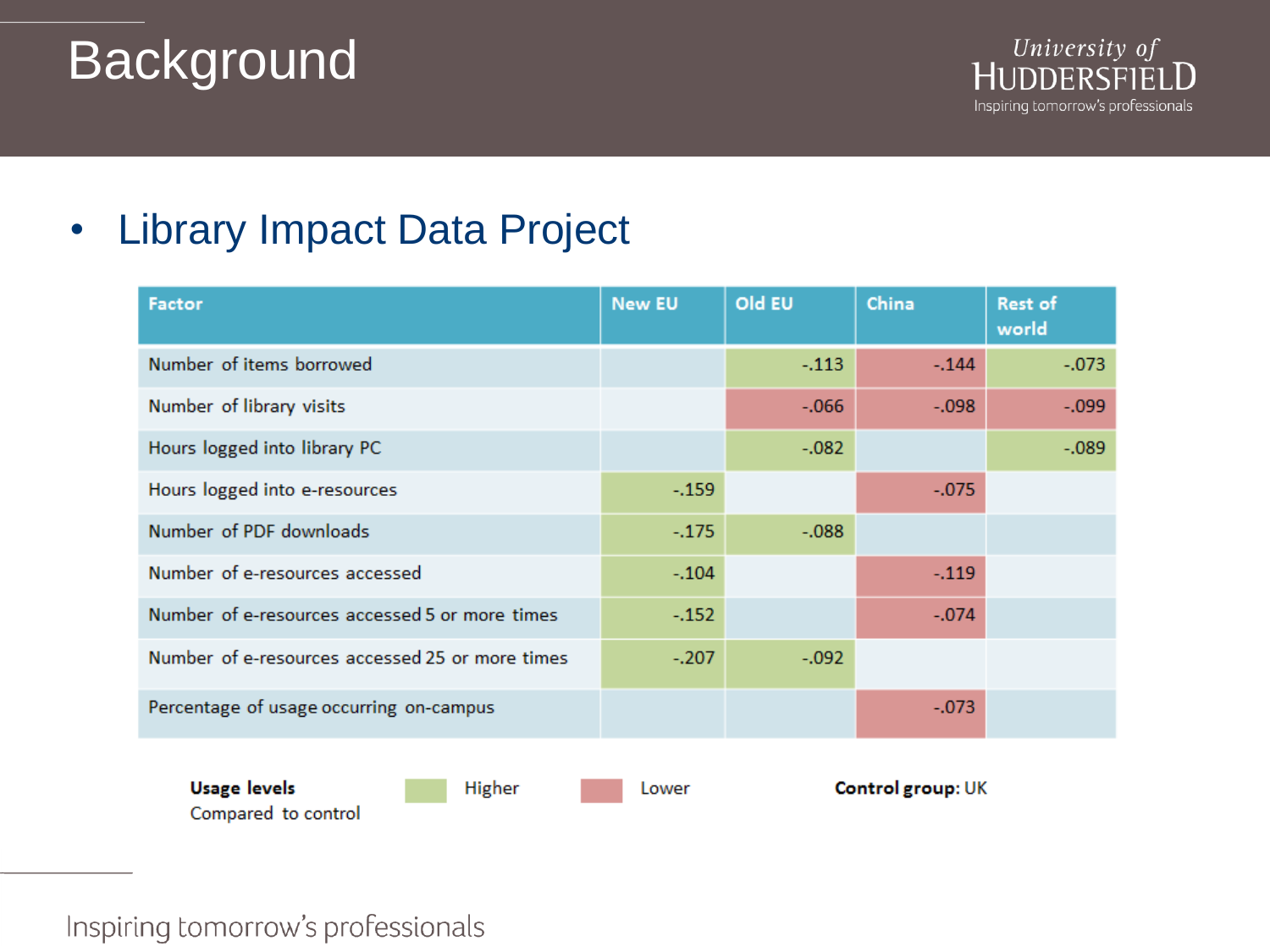### What we wanted to know





"Four eyes" by Kevin Lablanco licenced under CC BY-NC-ND 2.0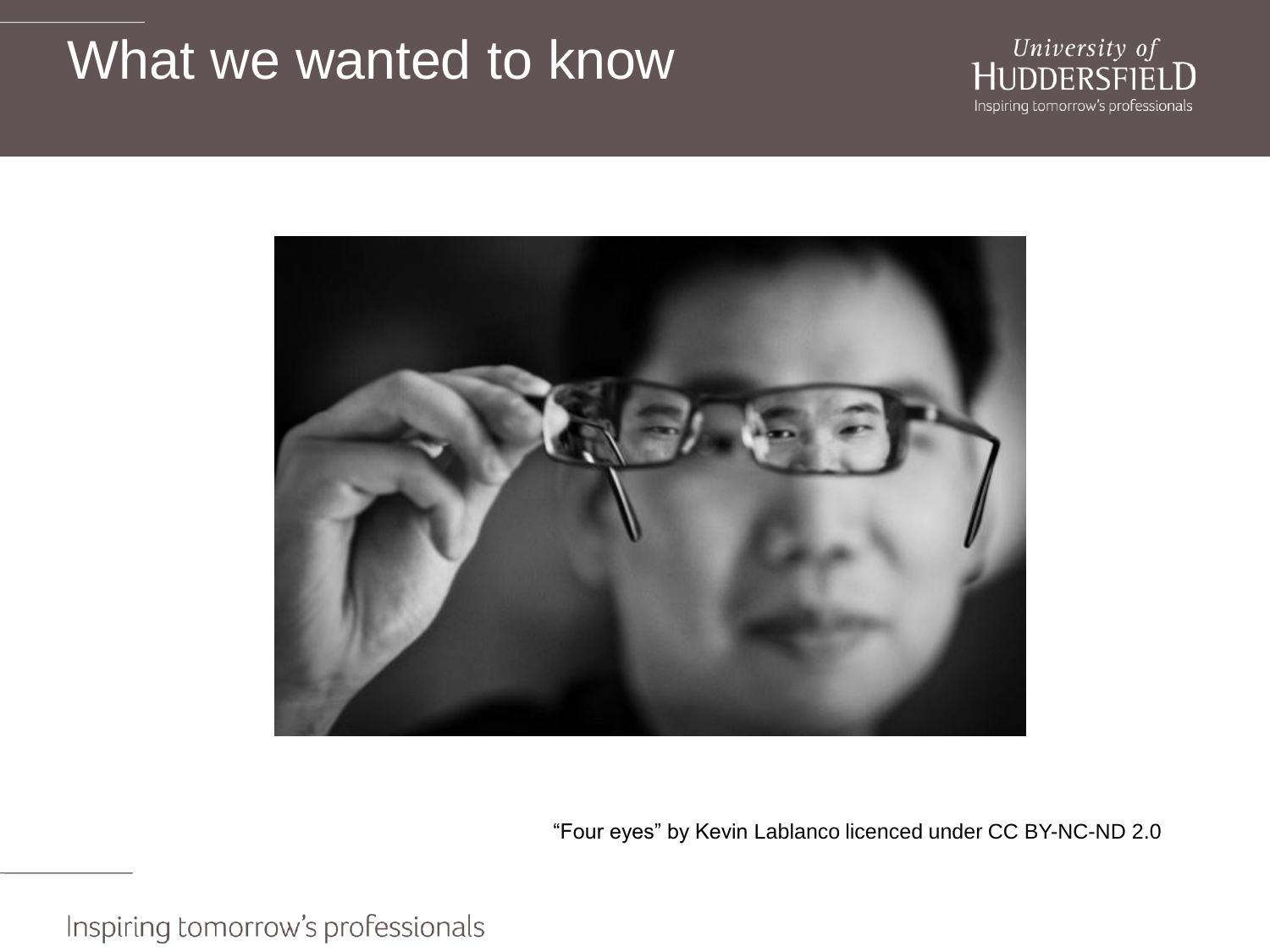### Method of data collection



- Initial survey of all international students
- Cognitive mapping
- Retrospective process interviews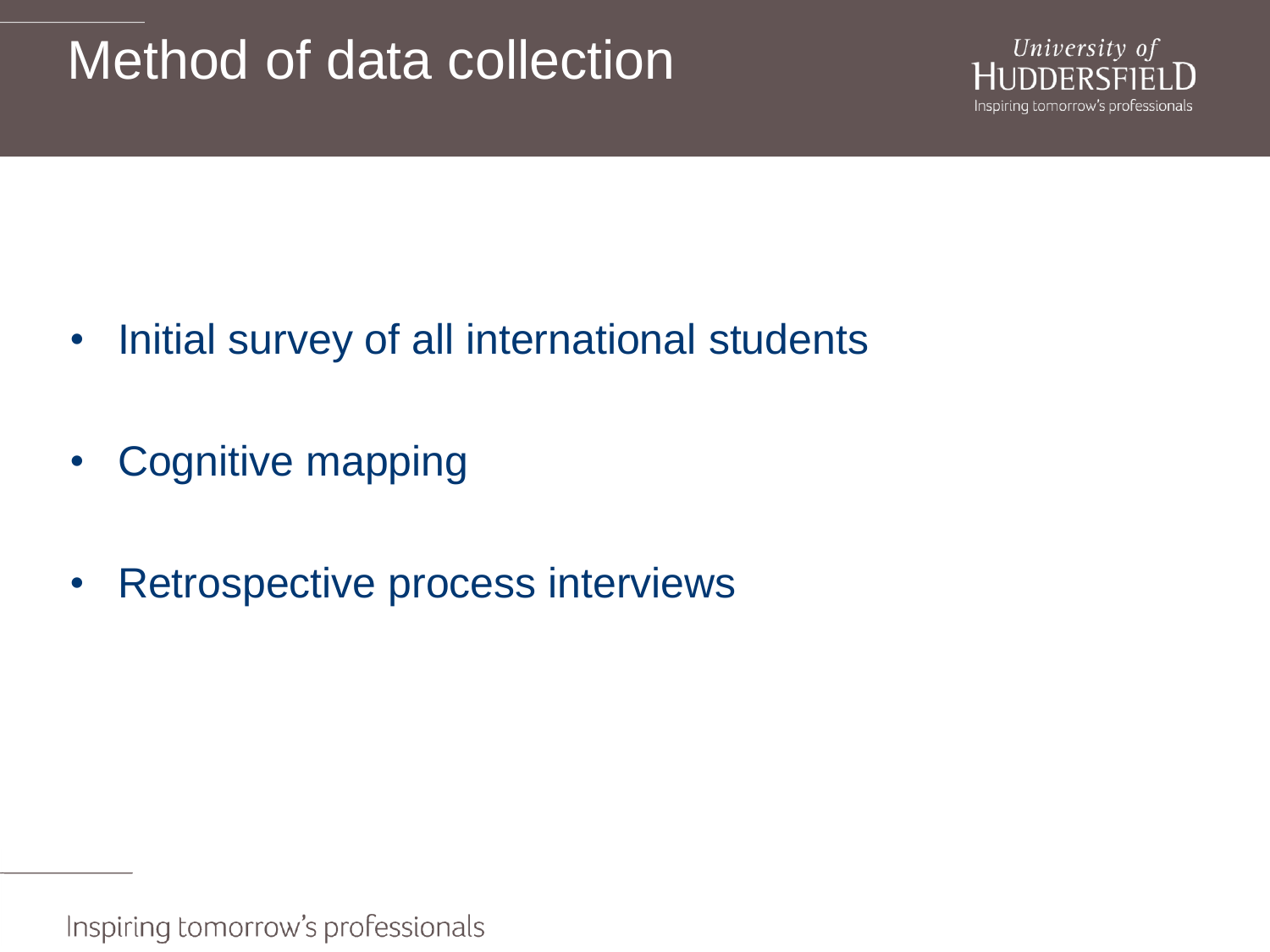Participant info Mode of study (e.g. PT, FT, UG, PG, TTC).

Instructions: You will be given 6 minutes to draw from memory a map of where you go to learn or study (your learning spaces). Every two minutes you will be asked to change the colour of your pen in the following order: 1. Green. 3. Red.

Age:

 $\left(\begin{array}{ccccc} \ddots & & \ddots & \ddots \end{array}\right)$  . The profision of  $\mathcal{A}$  is a set of  $\mathcal{A}$ 

| After the six minutes are completed, please label the features on your map. Please try and be as complete as possible, and don't worry about the quality of the drawing. |
|--------------------------------------------------------------------------------------------------------------------------------------------------------------------------|
|                                                                                                                                                                          |
|                                                                                                                                                                          |
| edor                                                                                                                                                                     |
| 12d<br>Cibray,<br>Rue                                                                                                                                                    |
| $\mathscr{A}$                                                                                                                                                            |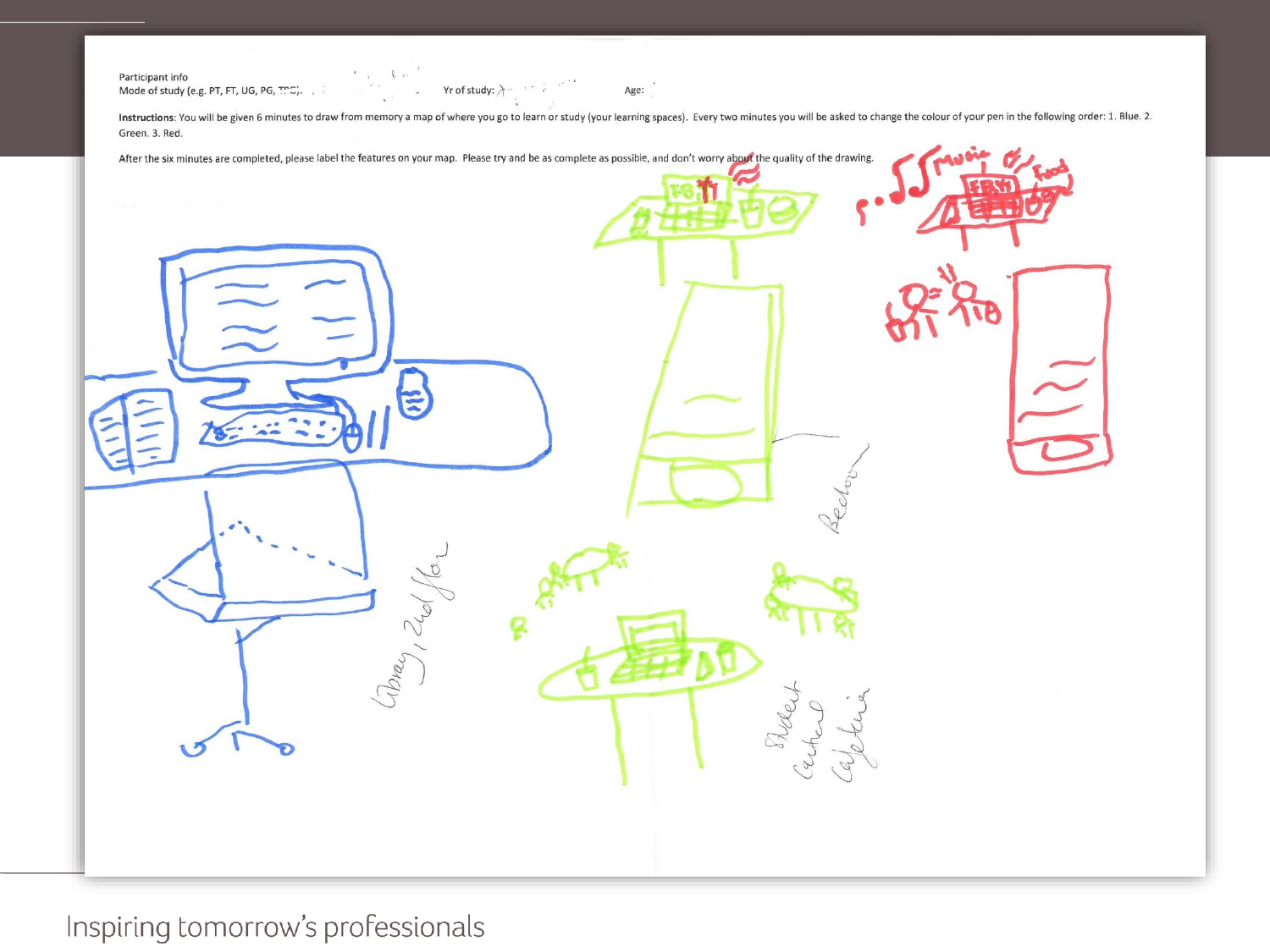### University of **HUDDERSET** Inspiring tomorrow's professionals

### **Retrospective Process Interviews**

### Interview prompt:

Please describe how you did your last assignment. Begin with when you first got the assignment brief/title, how/where you looked for information, how you wrote it and end with when you submitted it on Turnitin. Please draw each step below.

. The title is UK supermarket report, I've chosen Sainsbury's as the man offer object to study. I looked for it the in Summon, Google Schorlar. FAME, MINTEL, PassPORT which are provided by the uni. " I have followed a report format from Geogle. End I have I brainstormed, made a net, 3 made an outline, 4 follow the outline to write. I've shown my draft to the tutor, Am Hbe gave me suggestions on \$ some lacking information I should do After finishing the report, I turned in it to Via Turnition.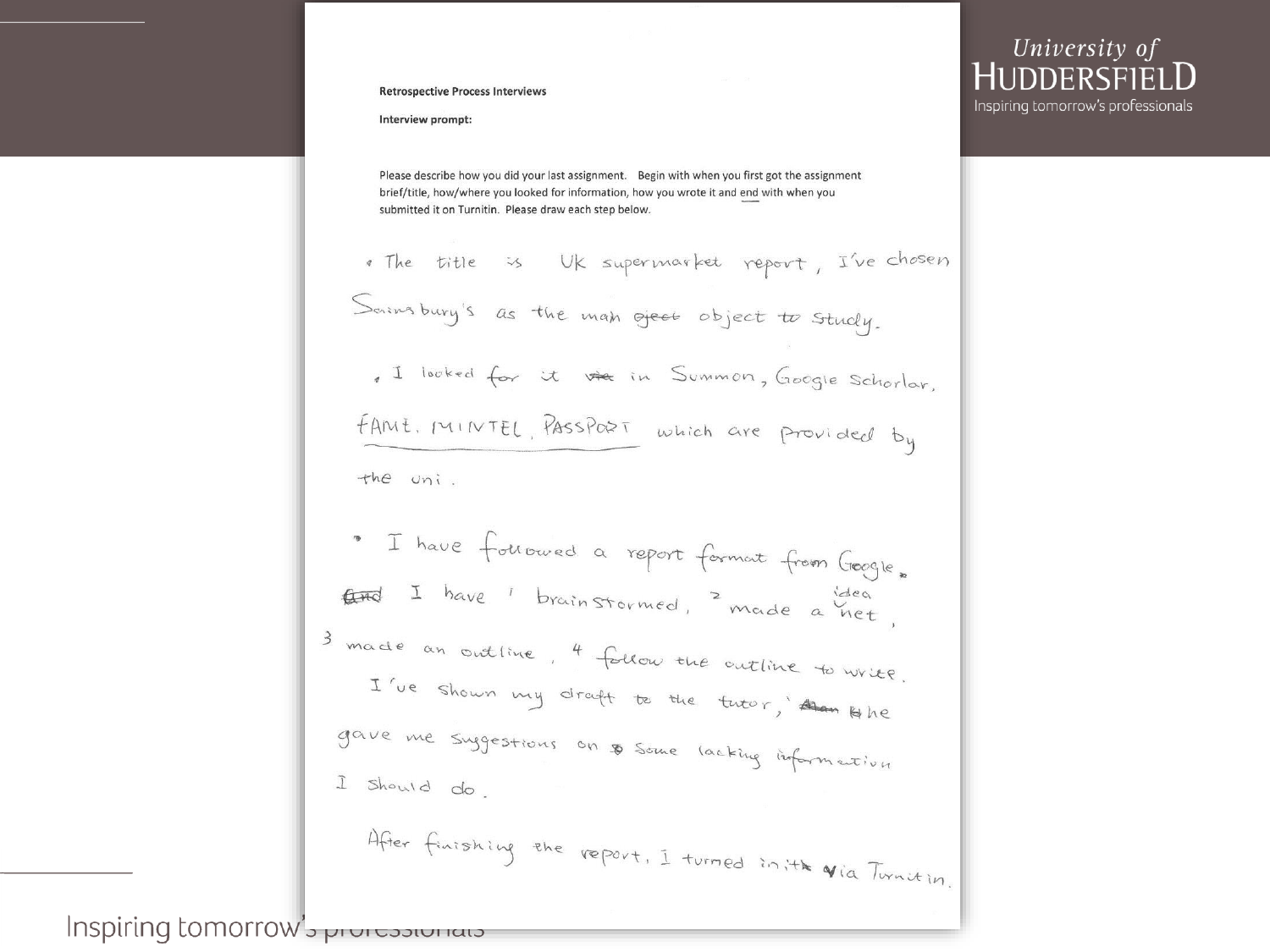viki  $I$ ,  $I$  Giffs read list brief/title, how/where you look for information, how you writey't and end with submitting it on Interview prompt: Retrospective Process Interviews  $55 - 60$ Gott Question ? ANALISES  $cl$  ass mote  $A$ sk 1 Lecture D Note book @ Email tutor  $fit(e)$  $\frac{1}{1}$   $\frac{1}{1}$   $\frac{1}{1}$   $\frac{1}{1}$   $\frac{1}{1}$   $\frac{1}{1}$   $\frac{1}{1}$   $\frac{1}{1}$   $\frac{1}{1}$   $\frac{1}{1}$   $\frac{1}{1}$   $\frac{1}{1}$   $\frac{1}{1}$   $\frac{1}{1}$   $\frac{1}{1}$   $\frac{1}{1}$   $\frac{1}{1}$   $\frac{1}{1}$   $\frac{1}{1}$   $\frac{1}{1}$   $\frac{1}{1}$   $\frac{1}{1}$  A knoke doop ("rela) Begin with/when you first get the assignment Geogle  $c2st$ ) A Scholar<br>Geogle (176)  $2st$   $s$ <br>- Book Nortel.  $2$  /ear *Sumom* A require for Book  $1 -$ *Morketino*  $\rightarrow$  $\text{Perf from } A$  $E$ -book  $-\mathbb{D}$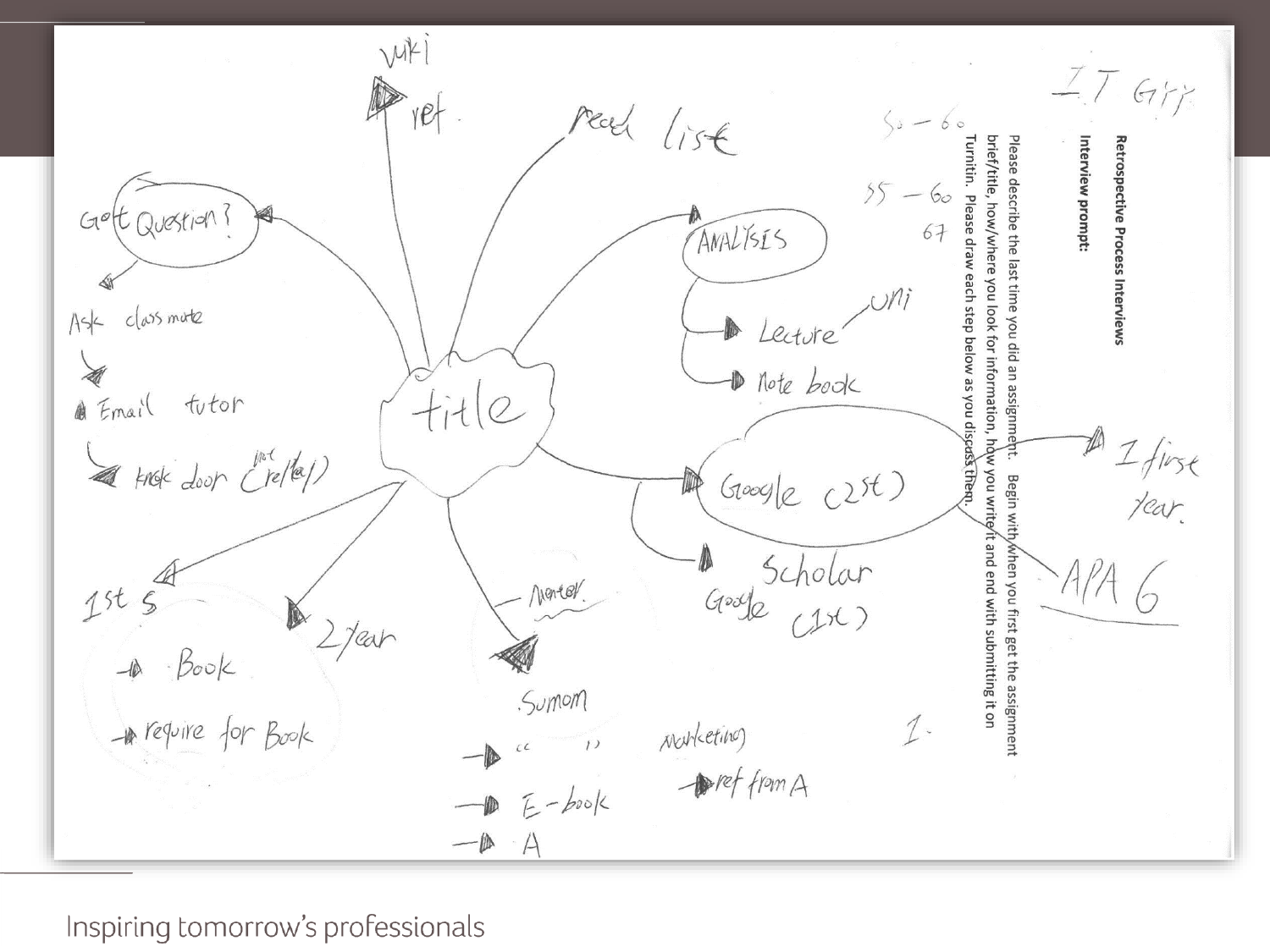### **Results**



Main points so far:

- Librarians do what?
- Librarians? Don't need them because...
- …tutors! But they don't have time.
- Peer support vs staff support preferences
- Students don't have time either.
- Libraries/librarians make it more difficult.
- Information about access isn't clear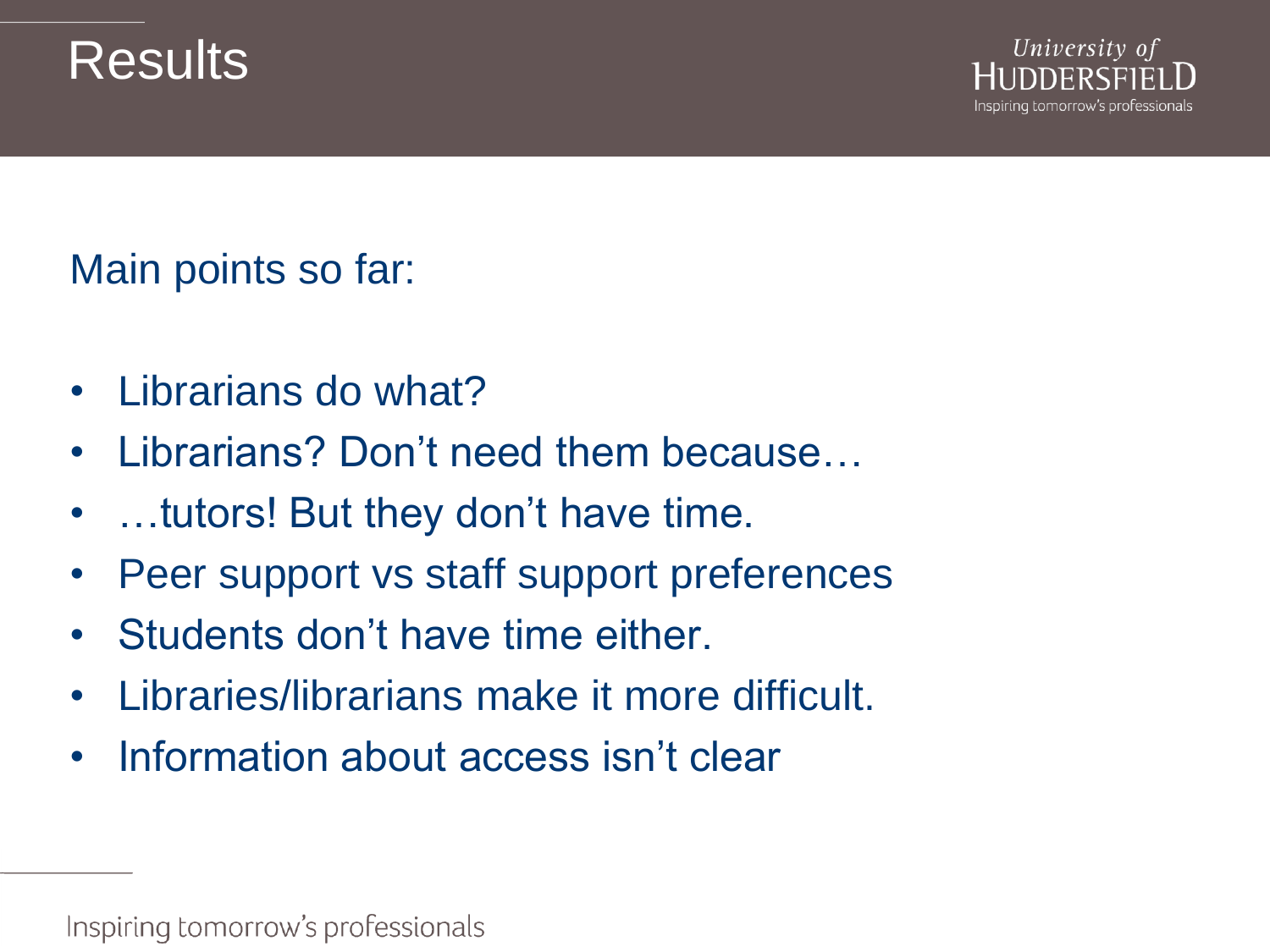### Problems



- Small sample!
- **Difficulty recruiting participants**
- Applicable to ALL students?

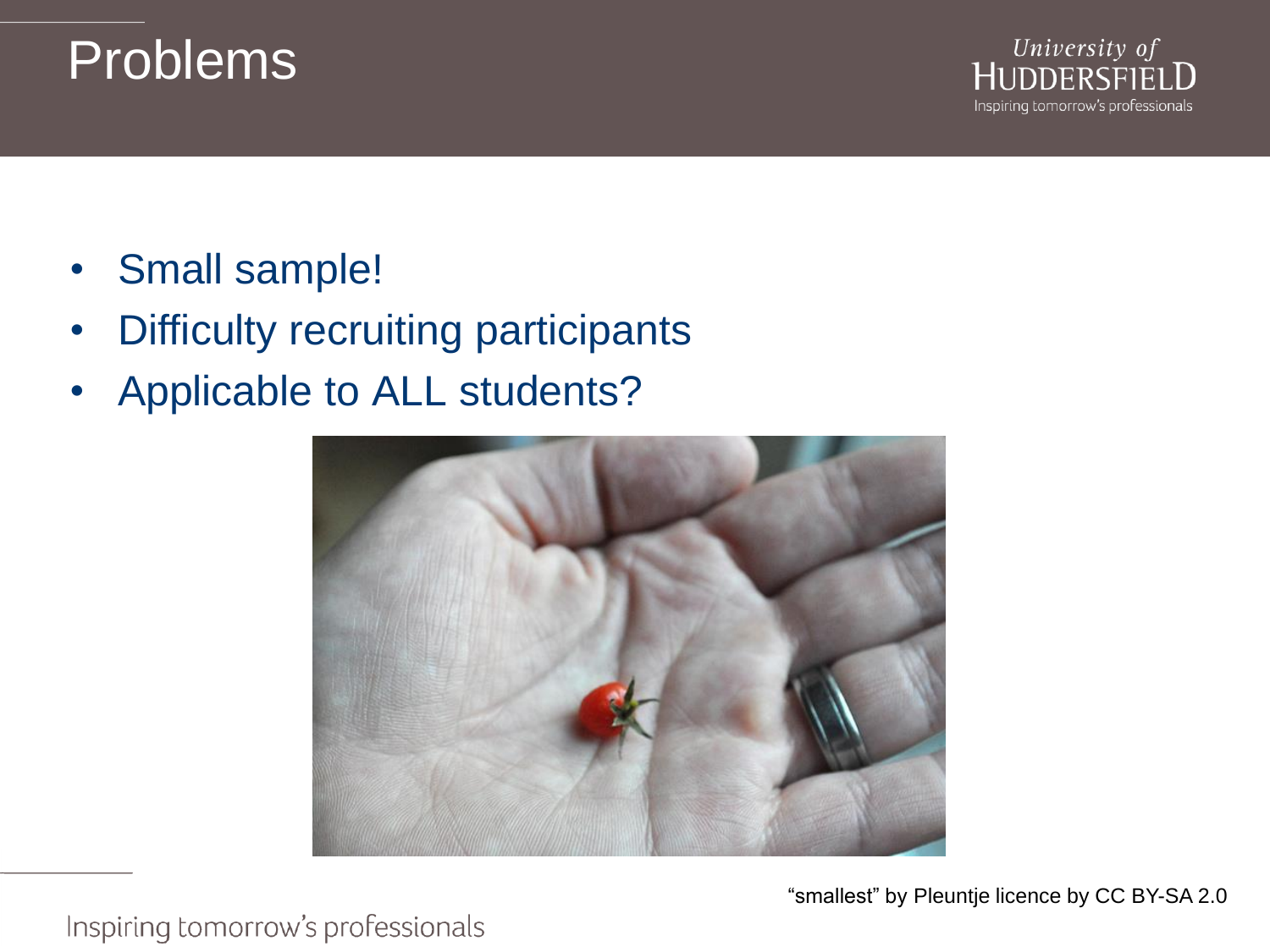## **Positives**

University of HUDDERSFIEI Inspiring tomorrow's professionals

- The mapping technique can help with communication
- Small sample does NOT mean not informative



"12 ways of talking" by Joan M. Mas licenced by CC BY-NC 2.0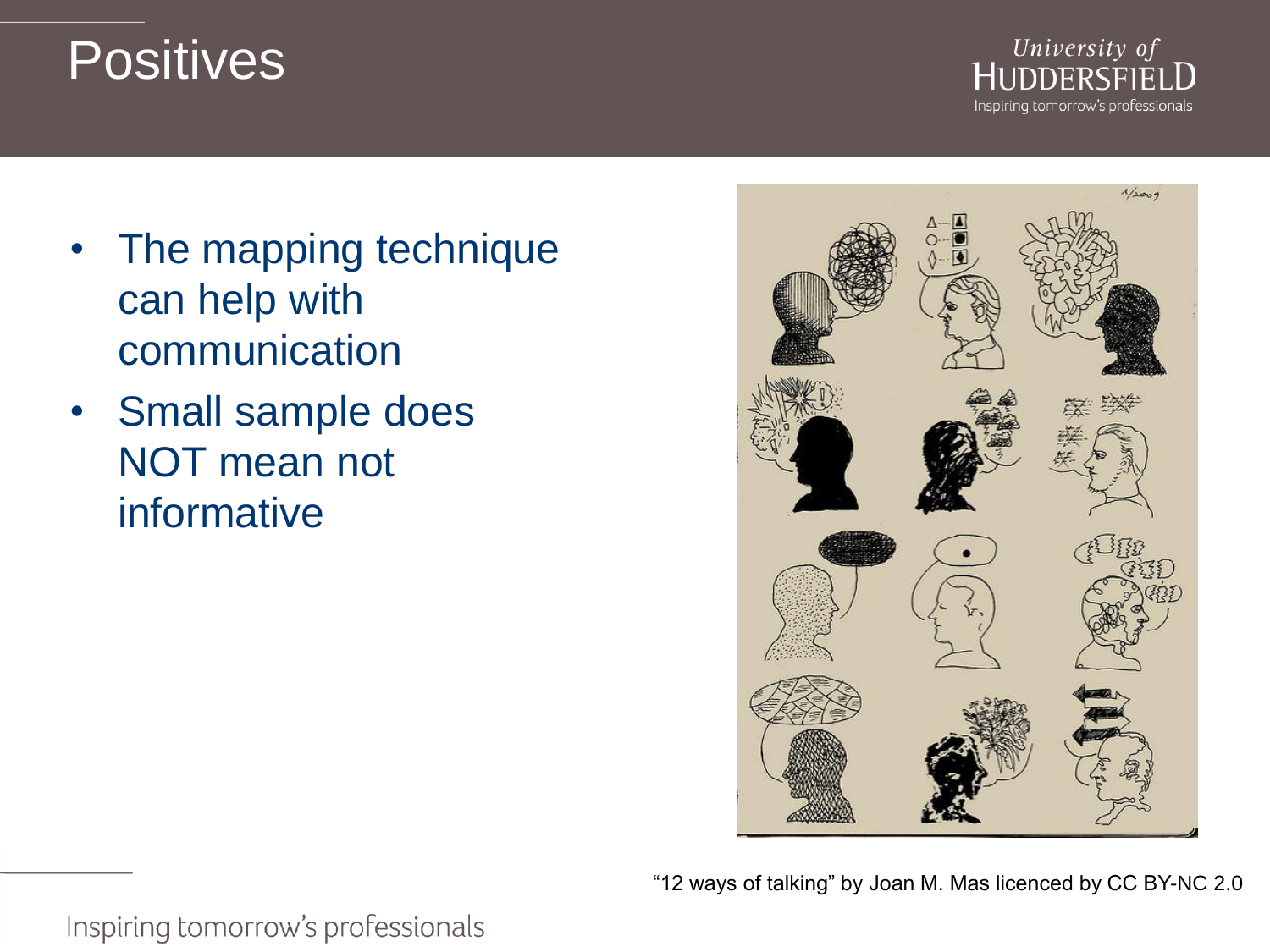## What next?



- More research!
	- Home students for comparison
	- Research specifically with Schools that don't use library resources at all i.e. Computing and Engineering
- Work on improving ourselves and our services. We've already:
	- Worked on promoting services in a different way
	- Provided more guidance e.g. wayfinding/DDC